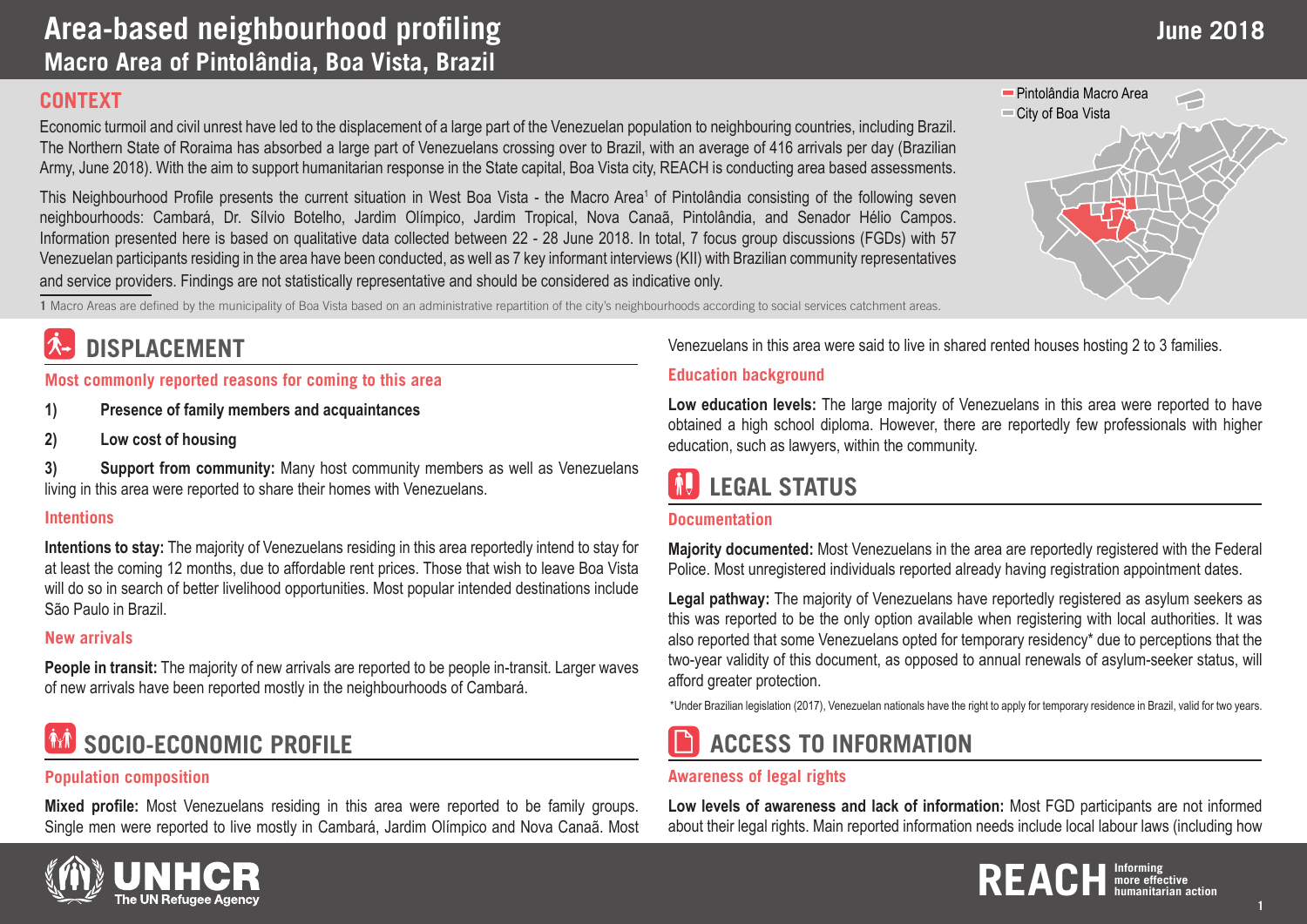to register small businesses) and immigration laws in Brazil.

#### **Sources of information**

Word-of-mouth via personal acquaintances and Internet through social media groups are the exclusive information sources reported by Venezuelans in this area. All FGD participants reported having internet access, except those in Nova Canaã and Jardim Tropical.

# **PEACEFUL COEXISTENCE**

### **Main trends**

Although most FGD participants reported their relation with the host community to be good (mentioning cases of spontaneous donations done by locals), there were reports of growing tension and distrust between the two communities.

### **Reported tension factors**

Reported cases generating tensions between the two communities include bullying acts against Venezuelan students in schools and intimidating acts against Venezuelans (such as verbal harassment).

# **LIVELIHOODS**

#### **Employment**

| Access to job opportunities:                                                     | Extremely limited, from 2 to 10 working days/<br>month.                                                                         |
|----------------------------------------------------------------------------------|---------------------------------------------------------------------------------------------------------------------------------|
| <b>Commonly reported reasons limiting</b><br>access to formal job opportunities: | Language barriers, lack of documentation and<br>lack of professional recommendation by locals.                                  |
| <b>Common source of livelihood:</b>                                              | Employment in informal sector, sometimes paid<br>with food items.                                                               |
| Common sector of employment (male):                                              | Construction as weeders and painters; and<br>service provision.                                                                 |
| <b>Common sector of employment</b><br>(female):                                  | Service provision, as cleaners and child care and<br>sales, as street venders.                                                  |
| <b>Commonly desired sector of</b><br>employment:                                 | provision<br>Construction and service<br>$\mathsf{I}$<br>transportation, hotel reception, sales and health,<br>in nursing jobs. |

# **CESS TO SERVICES AND AID**

### **Reported access to the following services:**

| <b>Service type</b>                                               | Level of access * | <b>Additional details</b>                                                                                                                                                                                                                                                                                                                                                                             |  |
|-------------------------------------------------------------------|-------------------|-------------------------------------------------------------------------------------------------------------------------------------------------------------------------------------------------------------------------------------------------------------------------------------------------------------------------------------------------------------------------------------------------------|--|
| Education                                                         |                   | A significant number of Venezuelan children<br>are reportedly out of school due to the lack<br>of vacancies and needed documentation for<br>enrollment, as well as to the distance to education<br>facilities. In addition, there were reported cases<br>of bullying in schools in Pintolândia and Jardim<br>Tropical, which is said to inhibit families from<br>enrolling children in local schools. |  |
| Healthcare                                                        |                   | Venezuelans residing in this area reportedly have<br>access to quality health services, particularly due<br>to the presence of an Emergency Care Unit in the<br>area.                                                                                                                                                                                                                                 |  |
| Humanitarian aid                                                  |                   | There is a reported network of aid in the area,<br>led mainly by local neighbourhood churches. As<br>such, Venezuelans in this area have reportedly<br>received assistance, including housing support<br>and donations of food and non-food items.                                                                                                                                                    |  |
| * Level of access to services: Cood<br><i>Limited</i><br>Moderate |                   |                                                                                                                                                                                                                                                                                                                                                                                                       |  |

### **VULNERABILITY**

| Reported instances of child labour:                             | NO.       |
|-----------------------------------------------------------------|-----------|
| Reported instances of unaccompanied and separated minors:       | NO.       |
| Reported instances of security incidents within host community: | <b>NO</b> |

**Reported risk activities:** There is reportedly lack of safety equipment for male employees and risks of sexual harassment for women working in services. Venezuelans living in the area also reported the increasing number of employers that do not pay agreed-upon salaries and a plastic recycling company in the area known to expose employees to poor work conditions.